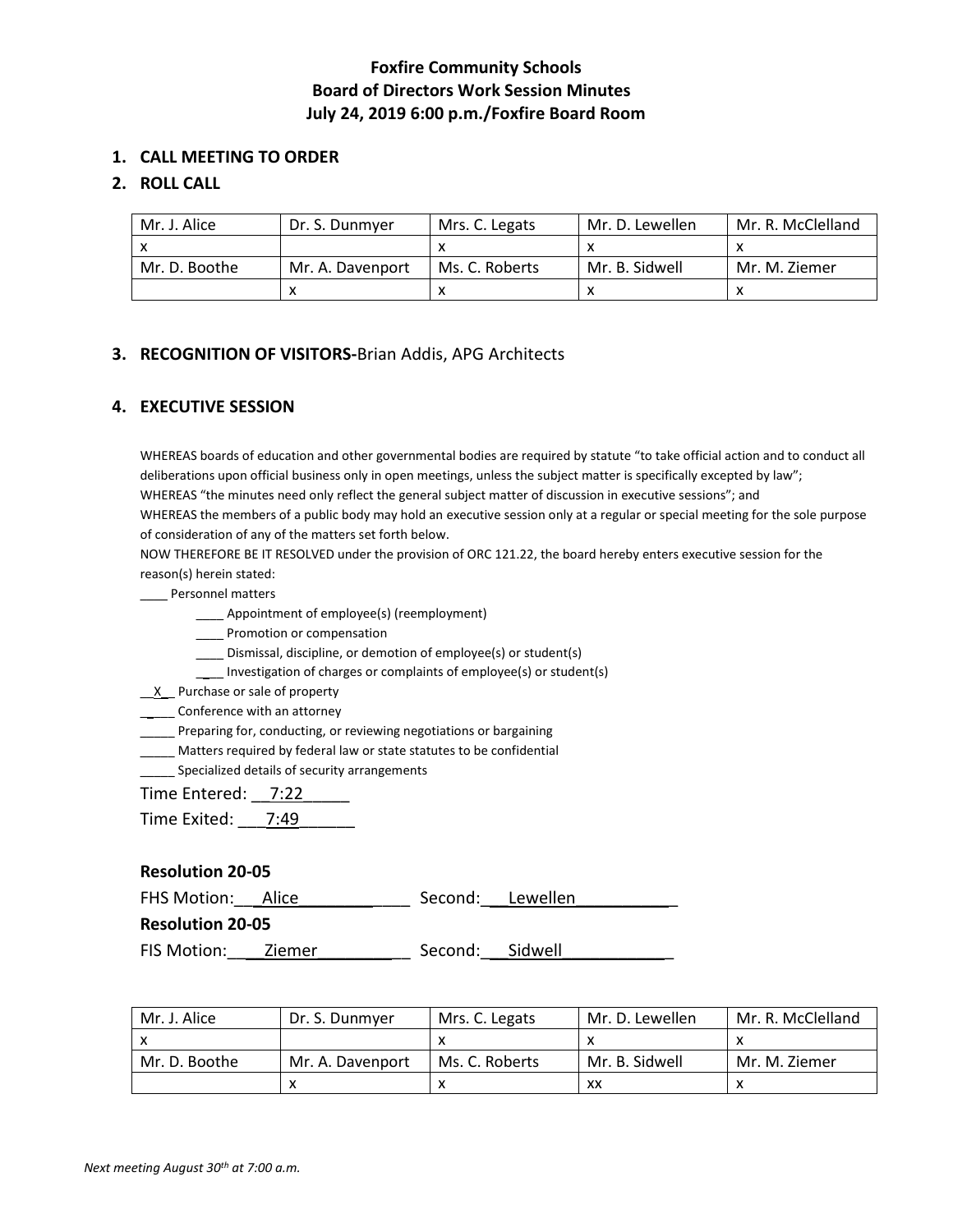# **Foxfire Community Schools Board of Directors Work Session Minutes July 24, 2019 6:00 p.m./Foxfire Board Room**

# **5. ADMINISTRATORS' REPORTS AND RECCOMENDATIONS Reports to Board**

a. Strategic Based Compensation Package Discussion

## **Recommendations for Consideration**

- a. **Approve** Tabitha Grissett FHS-Intervention Specialist Danielle Mathers FIS-Intervention Specialist
- b. **Approve** purchase and finance purchase of 2805 Pinkerton Lane property (below) WHEREAS, the Maysville Local School District Board of Education owns a school building on an approximately 25.12 acre parcel of real property at 2805 Pinkerton Lane, Zanesville, OH, (Parcel 47-13-01-01-00 and 47-14-02-51-00) ("Premises")

WHEREAS, the Maysville Local School District Board of Education has approved the sale of the Premises to Foxfire High School at a fair market value of \$1,500,000.00 pursuant to R.C. 3313.411

WHEREAS, the Foxfire High School and Foxfire Intermediate School Boards of Education finds the terms, conditions and consideration for the purchase of the Premises to be reasonable and adequate, and determines the purchase is in the best interest of the Boards and Foxfire High School and foxfire Intermediate School.

THEREFORE, BE IT RESOLVED, that Foxfire High School and Foxfire Intermediate School Boards of Education shall purchase the Premises identified herein from the Maysville Local School District Board of Education at a fair market value of **\$1,500,000.00** pursuant to R.C. 3313.411.

BE IT FURETHER RESOLVED, that the Superintendent, Todd Whiteman, or his designee is authorized to execute all written instruments and documents necessary to complete the purchase of the Premises from Maysville Local School District Board of Education and a commercial loan with the People's State Bank.

c. Pending purchase of property, authorize Superintendent to proceed with APG Architects to implement option #1 – 2 phase approach excluding asphalt project at this time

| <b>Resolution 20-06</b> |           |         |                    |  |  |
|-------------------------|-----------|---------|--------------------|--|--|
| FHS Motion: Legats      |           |         | Second: McClelland |  |  |
| <b>Resolution 20-06</b> |           |         |                    |  |  |
| FIS Motion:             | Davenport | Second: | – Ziemer           |  |  |